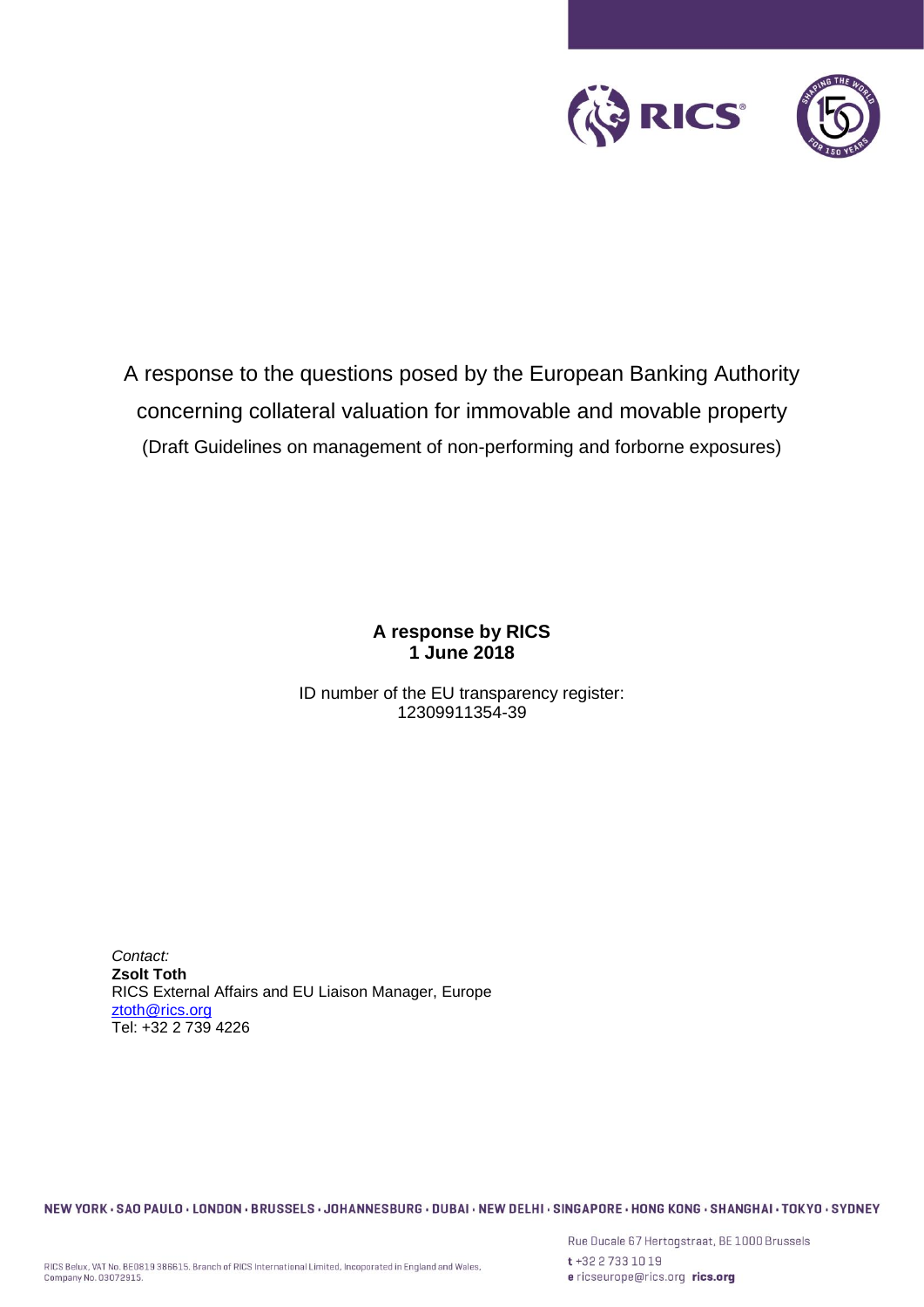# *Background*

RICS is the world's leading professional body on all aspects of property, construction and land use. An independent, public interest organisation, we regulate, represent and promote over 125,000 individually qualified professionals in 140 countries worldwide. RICS promotes and enforces the highest professional qualifications and standards in the valuation, development and management of land, real estate (including construction and infrastructure), business and machinery assets. Our name promises the consistent delivery of standards – bringing confidence to the markets we serve.

We believe that standards underpin effective markets. With up to seventy percent of the world's wealth bound up in land and real estate, our sector is vital to economic development, helping to underpin stable, sustainable investment and growth around the globe. We have a strong interest in promoting more transparent, consistent and high-quality valuations that span all asset classes and both strengthen market discipline and contribute to financial stability.

RICS welcomes the opportunity to contribute to the public consultation initiated by the European Banking Authority (EBA) **on the management of non-performing and forborne exposures.**

We support the best practice guidance set forth in the draft EBA document on collateral valuation for immovable and movable property. All RICS valuers are required to comply with the RICS Valuation Professional Standards (the 'Red Book') which guarantees consistent valuation approaches and reporting worldwide in line with the International Valuation Standards (IVS). Moreover, RICS valuers meet the same professional, ethical and business standards irrespective of their nationality or place of residence based on the principle of adequate consistency.

For clients and users of RICS valuations, these professional standards mean:

- Consistency in approach and reported value;
- Credible and consistent valuation opinions by suitably trained valuers with appropriate qualifications and adequate experience for the task;
- Independence, objectivity and transparency in the valuer's approach;
- Clarity in the reporting and disclosures to be made.

We trust that the EBA will take our opinions into consideration. We stay at your disposal for more information and are happy to provide further support if required.

#### *Valuation standards*

We welcome the mention of RICS standards in footnote 41 on page 59 of the draft guidelines, however we would like this footnote to be amended as follows:

- "Institute" to be replaced with "**Institution**" as RICS stands for the "Royal Institution of Chartered Surveyors";
- the title of the "**RICS Valuation - Global Standards 2017 (Red Book)**" mentioned explicitly, such as the reference to TEGoVA's "Blue Book";
- Include the reference to "**International Valuation Standards**" in the interest of consistency with Recital 26 of the EU Mortgage Credit Directive (MCD) which also mentions international standards "developed by the International Valuation Standards Committee".

Valuation consistency and reliability can only be realised if there is consistency in the valuation process, and that in turn, can only be achieved if recognised standards and related guidance are being used. Just as in the financial reporting world – with the development of globally recognised standards in the form of IFRS, which are extensively adopted across the EU – there have been major advances in the valuation reporting world. The emergence of a set of international valuation standards



# rics.ora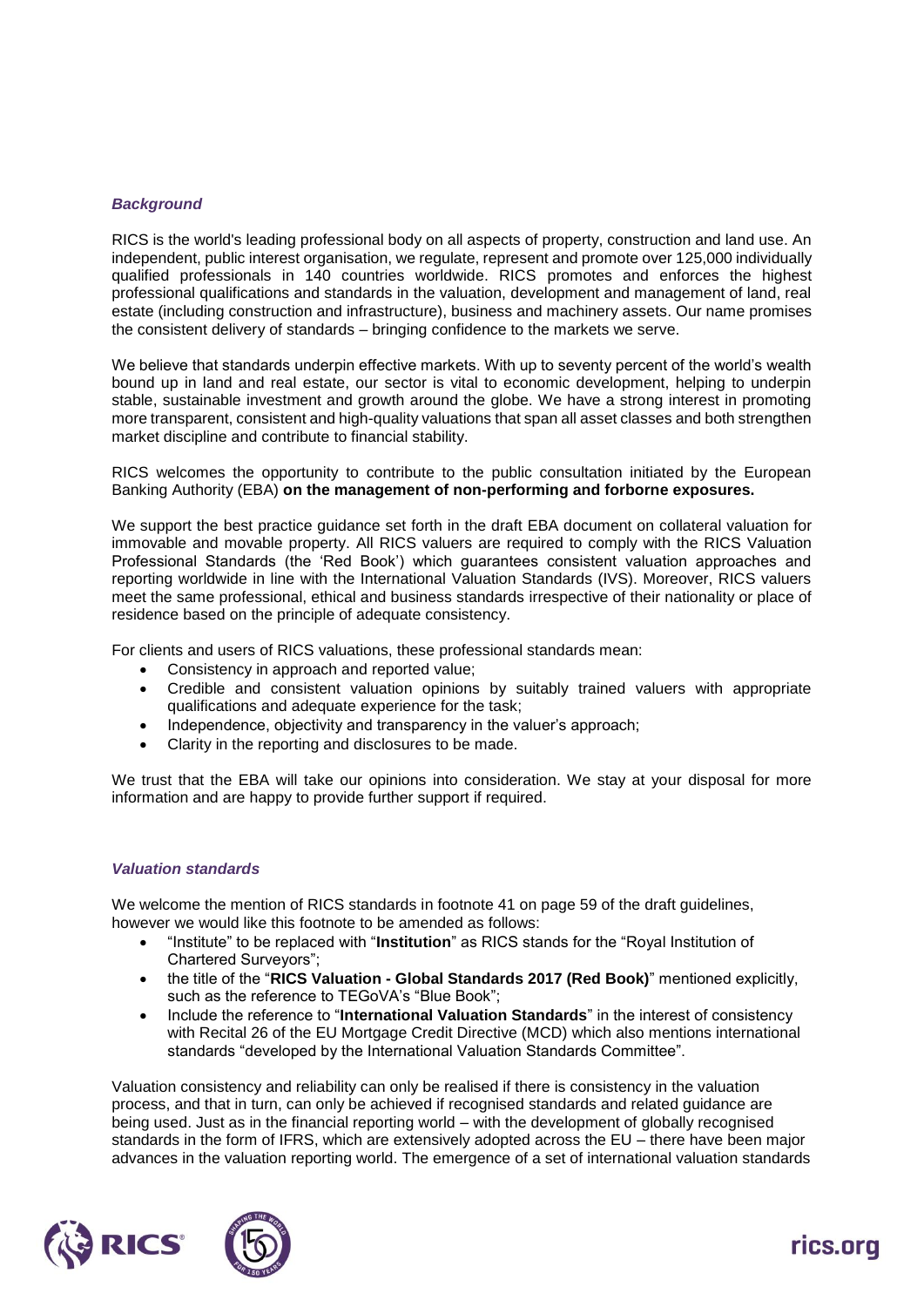(IVS) is now increasingly being taken up by individual jurisdictions, often with a commitment to alignment or convergence between existing jurisdictional standards and those more recent international standards. It should be emphasised that standards do not displace the expertise and judgement of the valuer in individual cases, which remains paramount, but provide a recognised framework within which the valuation process takes place.

The EBA needs to be seen to recommend the best international standards in valuation. These are IVS's – created by an independent organisation whose only purpose is to create independent standards for valuers (public interest) and not by a membership organisation for their members. RICS has long been a supporter of the development of such universal standards and the RICS Red Book fully incorporates the IVS and provides a practical implementation framework for the consistent interpretation and application of IVS. The Red Book is issued by RICS as part of our commitment to promote and support the highest of standards in valuation delivery.

We would also like to emphasise that IVS and RICS Red Book standards apply across all expressions of market valuation for all asset classes, including all types of immovable and movable property collateral referred to in the draft guidance.

Finally, we would also like to explore the possibility of referencing the need for consistent property measurement standards. We are aware that the measurement data that forms a key metric of valuations is currently not standardised. Research has shown that, depending on the standard used, the 'size' of a property can vary up to 24% which can severely undermine the objective of internationally consistent valuation and financial reporting standards. **International Property Measurement Standard (IPMS)**, developed by a group of more than 80 professional and not-forprofit organisations from around the world, will ensure that property assets are measured in a consistent way, creating a more transparent marketplace, greater public trust, stronger investor confidence, and increased market stability.

# *Appointment of valuers*

In order to ensure complete independence, RICS recommends that the appointment of the Appraiser according to criteria set out in Section 9.1.4, pp. 56-7 should avoid that the Appraiser is the same person as the one originally valued the asset to support the original loan decision.

#### *Threshold for property-specific valuations*

RICS has no objection to the proposed threshold of €300,000. In our understanding the threshold is consistent with European Central Bank (ECB) Guidance to banks on non-performing loans published in March 2017, which implies that indexed valuations "may be used to update the valuation for nonperforming loans of less than 300,000 euro in gross value" (Section 7.2.3, page 88, "Individual versus indexed valuations")

#### *Valuing collateral that is land or long-term vacant real estate*

We suggest the draft guidance to include an additional note on the valuation collateral that is land or long-term vacant real estate. We believe that particular care should be taken in the case of valuing collateral that is land or long-term vacant real estate where holding costs (management, property tax, etc.) can convert what is ostensibly an asset to a liability. Banks should clearly identify these types of collateral within their loan books so that the external supervisor can understand the weight of



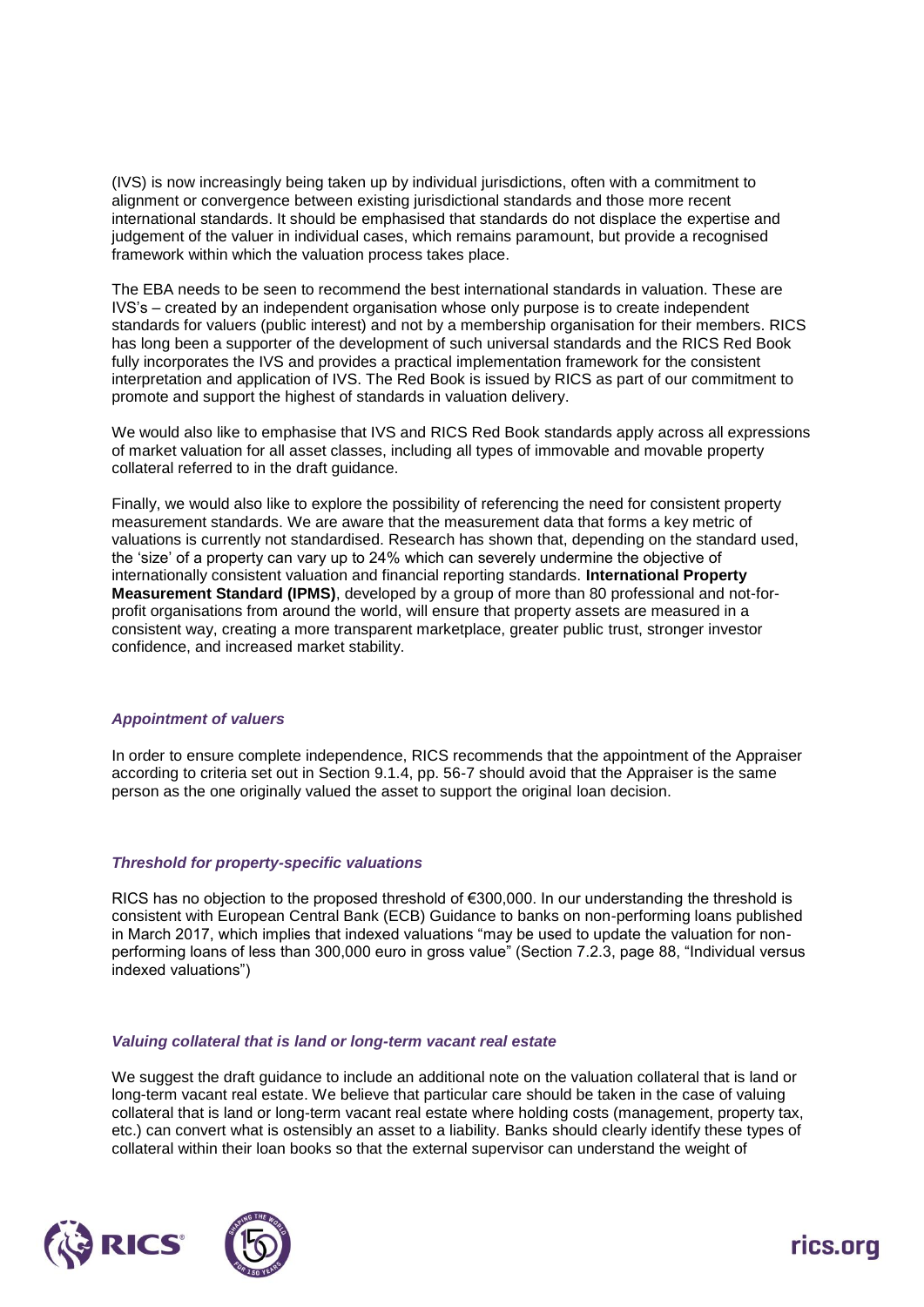exposure the bank has to this type of asset class that is more illiquid and more susceptible to differing views on value.

### *NPE impairment and write-off*

We will welcome further clarifications on paragraph 185, point a): "…following this assessment, an exposure or part of an exposure is deemed as unrecoverable, it should lead to a partial or full writtenoff the exposure." We understand this point aims to mean the "…full write-off of the exposure".



rics.org